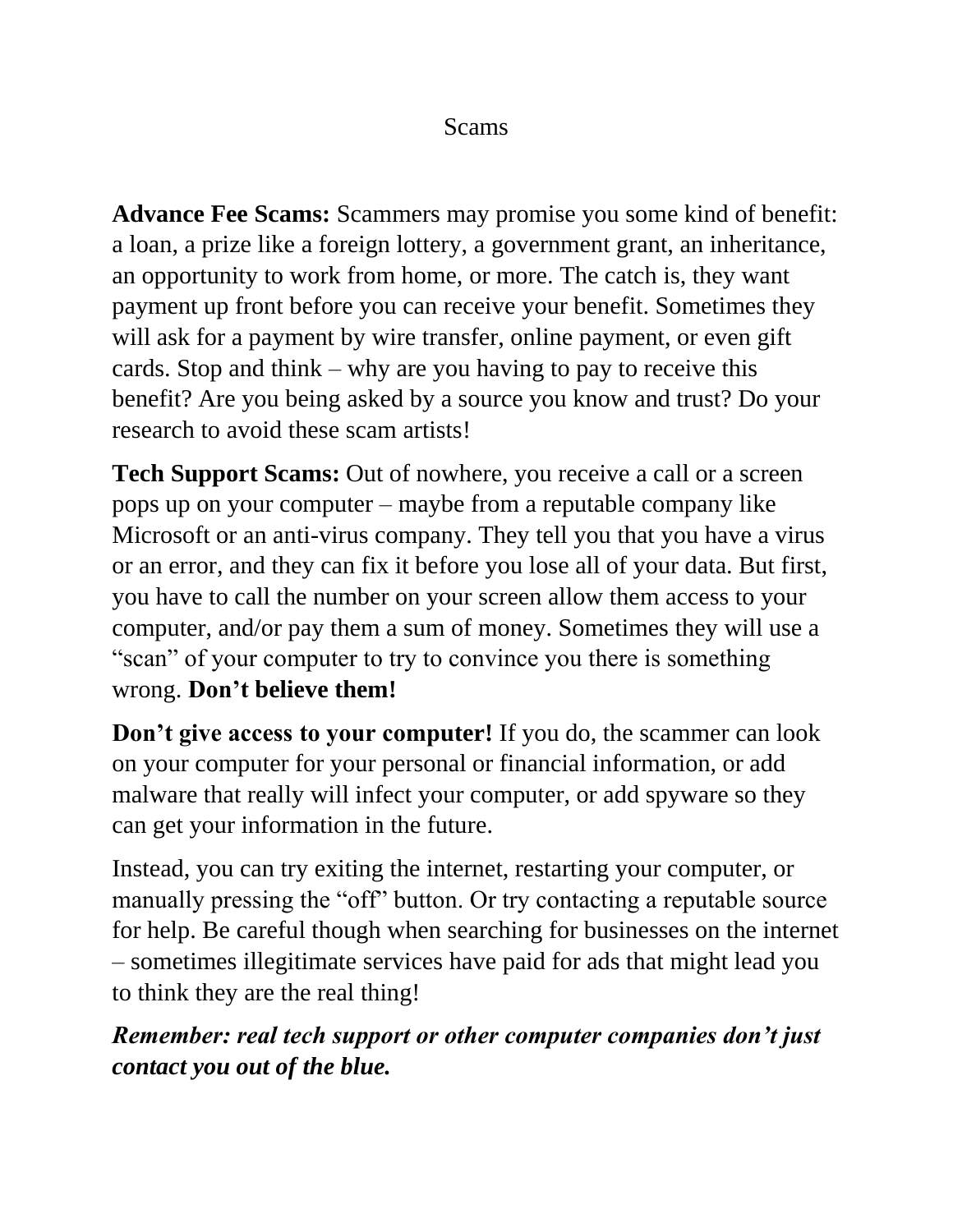**Phishing Scams:** If someone calls, texts, emails, or mails you asking for your personal information—e.g., social security number, credit card number, bank account info, passwords—**DO NOT GIVE IT TO THEM**. Even if they appear to be a known company or claim to be from a trusted source, they may be scamming you in order to steal your identity or money. This is known as phishing. Make sure to carefully consider whether the link you have been sent is authentic. You may want to independently reach out to the business or agency on your own terms using a known phone or website instead of accepting the unsolicited contact. Most legitimate companies will not contact you this way asking for personal information.

**Emergency Scams:** Sometimes called Grandparent Scams, these scams involve calls or emails from someone claiming to be your friend or family member in dire need. They are trying to prey on your emotions by inventing a situation that you must respond to immediately – with your money. They convince you by disguising their voice, showing a familiar phone number on your caller ID using a practice called "spoofing", and using information available on the Internet. For instance, they say they may sound different because they are crying, sick, or injured. They reference specific names of family members or locations to make their story seem plausible. Then, they try to keep you from confirming their story by begging you not to tell anyone since they are embarrassed or scared in their situation.

Stop and think: no matter how dire the situation is, you can wait a few minutes before giving away your money. To confirm they are who they say, consider asking specific personal questions that would be difficult to know from the Internet or social media about you or your family. Or even better, use contact information you know for that person to reach out to them separately to confirm the story, or that of their family members.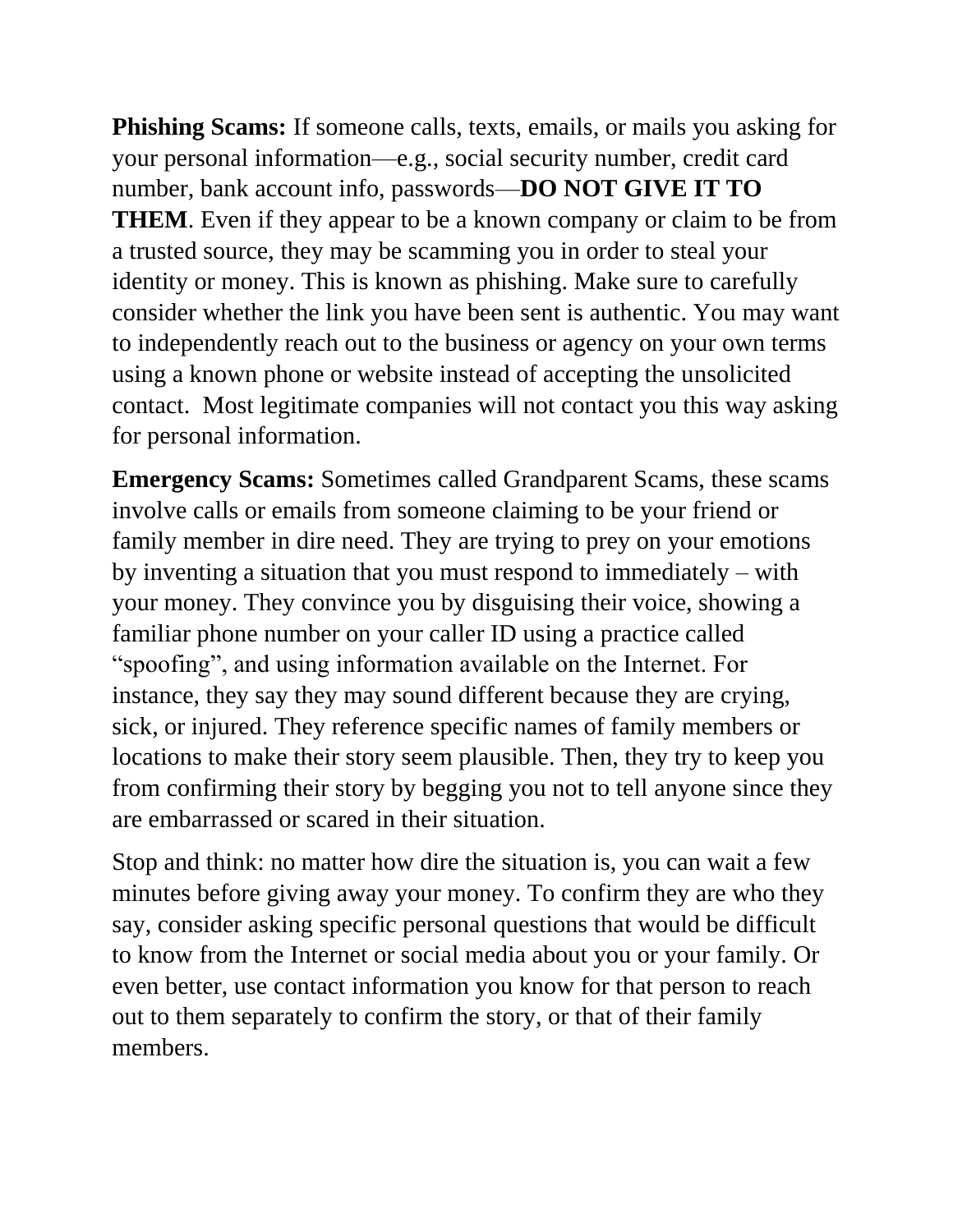**IRS or Government Imposter Scams:** An IRS agent contacts you and tells you that you owe back taxes and must pay immediately. If you don't, they say they will have the police come and send you to jail. There are variations of this scam, such as local law enforcement contacting you with a warrant because you missed jury duty, but almost always you will be asked to pay immediately via wire transfer or even gift cards, and will be told to stay on the phone throughout the entire payment process (including driving to the store!). Or you may be asked for your personal information to confirm your innocence or to receive a tax refund. Do not fall for it! Most likely you are not communicating with a government agent.

If you think you really may owe on your taxes, go to the official IRS website to find a real IRS phone number to contact to confirm. You probably would have received letters from them first if you really owe money. Also, the IRS won't immediately send you to jail – there would be a process you would be aware of prior to any criminal punishment.

Counterfeit Cashier's Checks: This may also be called an *"overpayment scam."* It looks like the real thing: A cashier's check drawn on a familiar bank is as good as gold, right? Wrong. The counterfeit checks in circulation today are high-quality forgeries. They might even fool your bank at first. You are asked to deposit their cashier's check into your bank, keep some of the funds, and wire back the rest of the payment you owe – for a job, sweepstakes fees, online transaction, or more. Sometimes the excuse is they "accidentally" paid you too much and so need a refund.

Counterfeit cashier's checks can be used in combination with many of the other scams on this page where the victim is skeptical that there really is a pot of money to be gained. Always beware of large cashier's checks from strangers. The victim who deposits the forged check could be charged with a crime. It happens!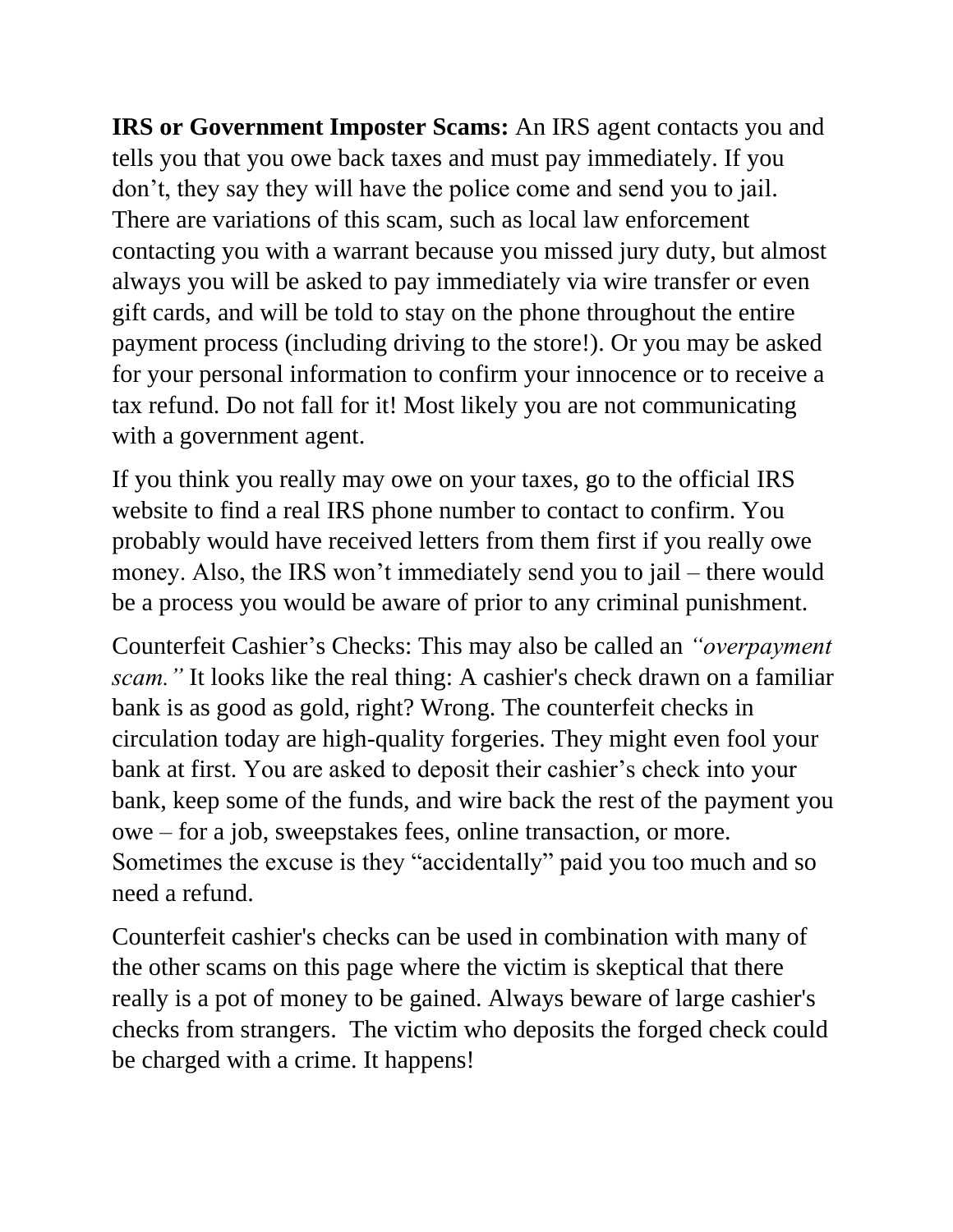**Bogus Debts**: You receive a threatening letter that demands payment on a debt you've never heard of. Don't pay it! Scammers will demand payment on fake debts because a few people will be scared into paying. Real, legitimate creditors will be able to produce proof that a debt exists in the first place. If the debt is real and you weren't aware of it, you may be the victim of identity theft.

**Home repair Scams:** Beware of unsolicited door-to-door home improvement offers. If it is a one-time offer—"available only today!" or a special deal on materials left over from another job, be very cautious. If your home needs repairs, your best bet is to call a few home repair companies in your area and then check their references.

**Business Opportunities or Employment Scams:** Jobs that require you pay upfront for training or equipment, or send you checks to deposit, are often scams — especially if you don't have any independent information on the company. See the above counterfeit check scams and be suspicious if you are "accidentally" overpaid and then asked to send or wire the difference back to the company. Here's a tip: If the job is easy to get, such as if you didn't even have a legitimate interview, pays extremely well and requires very little work ("In the comfort of your own home!"), you should be suspicious. It's probably too good to be true.

**Shopping Sprees:** You get a phone call, offering you a "\$500 shopping spree" (or other amount). They say they're from a well-known company or a government agency. Then, the caller asks for your bank account number in order to collect a small fee. They say the fee is for shipping and handling of your vouchers. It's a scam! Never disclose financial information to unsolicited callers *for any reason whatsoever.* Shopping spree promotions are usually fake.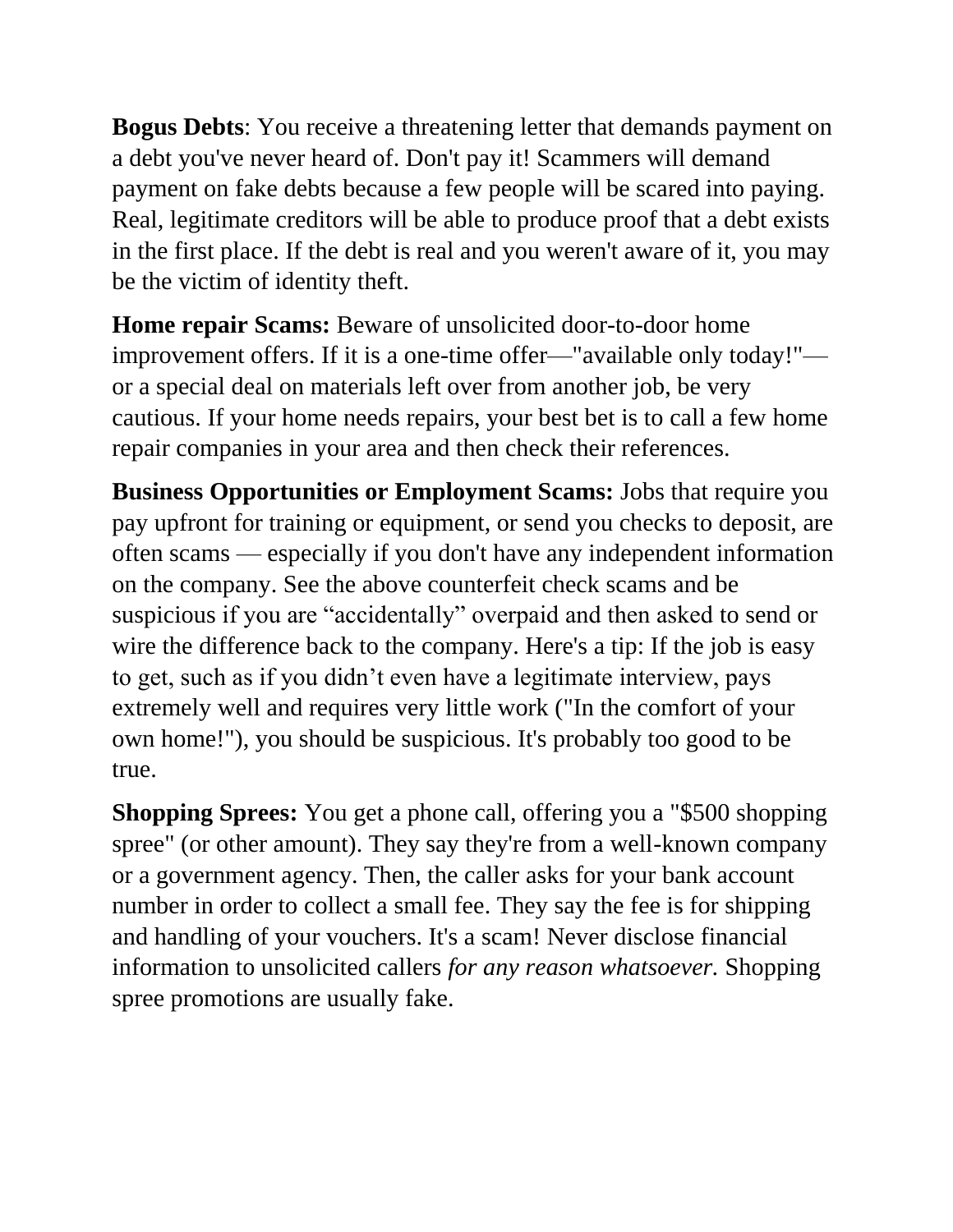#### **5 Signs of a Scam**

# **If you spot any of these tactics, stop and walk away. You're probably being scammed.**

# 1. *They* **contacted** *you*

When you contact a business, you know who's on the other end of the line. But when someone contacts *you* first, you can't be certain they're telling the truth. You don't know if they are whom they say they are. And remember, email addresses and caller ID information can be faked.

# 2. **They dangle bait—usually money**

Let's face it: People simply don't give away large sums of money easily. If someone dangles bait in front of you—a big prize, a shopping spree, an easy loan — for nothing, they're probably lying.

### 3. **They want your personal information**

Anytime *anyone* asks for your personal information — bank accounts, social security number, etc. — you should be on alert. Don't give it away quickly or easily, especially to someone you don't know. You may become a victim of [identity theft.](https://www.texasattorneygeneral.gov/consumer-protection/identity-theft)

#### 4. **You have to pay them first**

If someone offers you a [prize,](https://www.texasattorneygeneral.gov/consumer-protection/financial-and-insurance-scams/lotteries-sweepstakes) [debt relief,](https://www.texasattorneygeneral.gov/consumer-protection/financial-and-insurance-scams/debt-collection-and-relief/debt-relief-and-debt-relief-scams) or employment — but first you have to pay an [upfront fee](https://www.texasattorneygeneral.gov/consumer-protection/financial-and-insurance-scams/cash-advance-and-advance-fee-scams) to get it —you're probably being scammed.

# 5. **You have to wire money or send gift cards**

If you're about to [wire money or send gift cards](https://www.texasattorneygeneral.gov/consumer-protection/financial-and-insurance-scams/wire-transfer-scams) to someone in order to receive a prize, or pay off a debt collector that contacts you ... **STOP!** This may be a scammer trying to take your money.

# **Don't Scam the Scammer**